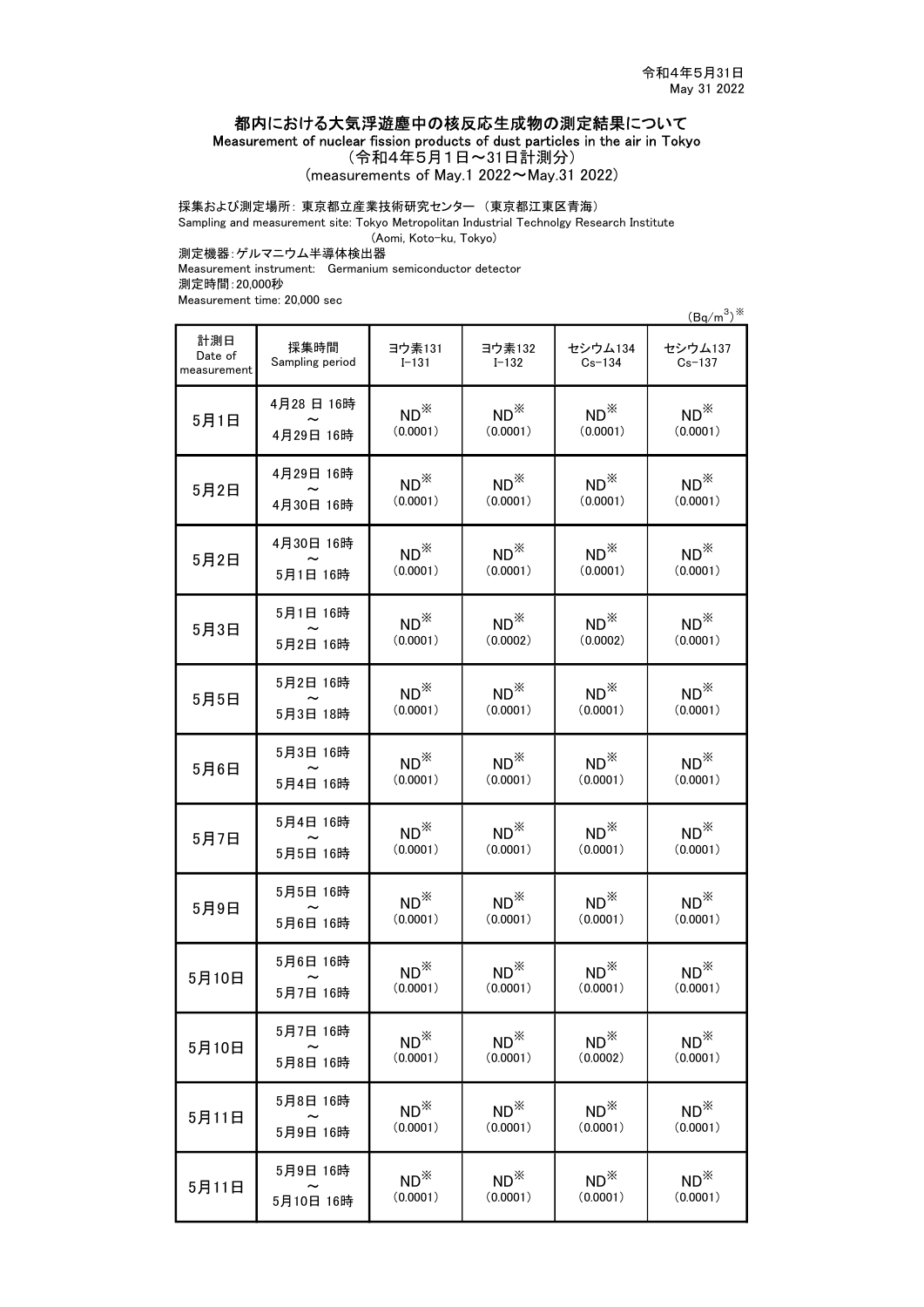| 5月12日 | 5月10日 16時 | $ND^*$                | $ND^*$   | $ND^*$        | $ND^*$        |
|-------|-----------|-----------------------|----------|---------------|---------------|
|       | 5月11日 16時 | (0.0001)              | (0.0001) | (0.0001)      | (0.0001)      |
| 5月13日 | 5月11日 16時 | $ND^*$                | $ND^*$   | $ND^*$        | $ND^*$        |
|       | 5月12日 16時 | (0.0001)              | (0.0002) | (0.0001)      | (0.0001)      |
| 5月14日 | 5月12日 16時 | $ND^*$                | $ND^*$   | $ND^*$        | $ND^*$        |
|       | 5月13日 16時 | (0.0001)              | (0.0002) | (0.0002)      | (0.0002)      |
| 5月16日 | 5月13日 16時 | $ND^*$                | $ND^*$   | $ND^*$        | $ND^*$        |
|       | 5月14日 16時 | (0.0001)              | (0.0001) | (0.0001)      | (0.0001)      |
| 5月17日 | 5月14日 16時 | $ND^*$                | $ND^*$   | $ND^*$        | $ND^{\times}$ |
|       | 5月15日 16時 | (0.0001)              | (0.0001) | (0.0001)      | (0.0001)      |
| 5月17日 | 5月15日 16時 | $ND^*$                | $ND^*$   | $ND^*$        | $ND^*$        |
|       | 5月16日 16時 | (0.0001)              | (0.0001) | (0.0001)      | (0.0001)      |
| 5月18日 | 5月16日 16時 | $ND^*$                | $ND^*$   | $ND^*$        | $ND^*$        |
|       | 5月17日 16時 | (0.0001)              | (0.0002) | (0.0002)      | (0.0001)      |
| 5月19日 | 5月17日 16時 | $ND^*$                | $ND^*$   | $ND^*$        | $ND^*$        |
|       | 5月18日 16時 | (0.0001)              | (0.0001) | (0.0001)      | (0.0001)      |
| 5月20日 | 5月18日 16時 | $ND^*$                | $ND^*$   | $ND^{\times}$ | $ND^*$        |
|       | 5月19日 16時 | (0.0002)              | (0.0002) | (0.0002)      | (0.0001)      |
| 5月21日 | 5月19日 16時 | $ND^*$                | $ND^*$   | $ND^*$        | $ND^*$        |
|       | 5月20日 16時 | (0.0002)              | (0.0002) | (0.0002)      | (0.0002)      |
| 5月23日 | 5月20日 16時 | $ND^*$                | $ND^*$   | $ND^*$        | $ND^*$        |
|       | 5月21日 16時 | (0.0002)              | (0.0002) | (0.0002)      | (0.0001)      |
| 5月24日 | 5月21日 16時 | $ND^*$                | $ND^*$   | $ND^*$        | $ND^*$        |
|       | 5月22日 16時 | (0.0001)              | (0.0001) | (0.0001)      | (0.0001)      |
| 5月24日 | 5月22日 16時 | $ND^{\divideontimes}$ | $ND^*$   | $ND^*$        | $ND^*$        |
|       | 5月23日 16時 | (0.0001)              | (0.0001) | (0.0001)      | (0.0001)      |
| 5月25日 | 5月23日 16時 | $ND^*$                | $ND^*$   | $ND^*$        | $ND^*$        |
|       | 5月24日 16時 | (0.0001)              | (0.0002) | (0.0001)      | (0.0001)      |
| 5月26日 | 5月24日 16時 | $ND^{\times}$         | $ND^*$   | $ND^*$        | $ND^*$        |
|       | 5月25日 16時 | (0.0001)              | (0.0001) | (0.0001)      | (0.0001)      |
| 5月27日 | 5月25日 16時 | $ND^*$                | $ND^*$   | $ND^*$        | $ND^*$        |
|       | 5月26日 16時 | (0.0001)              | (0.0002) | (0.0002)      | (0.0001)      |